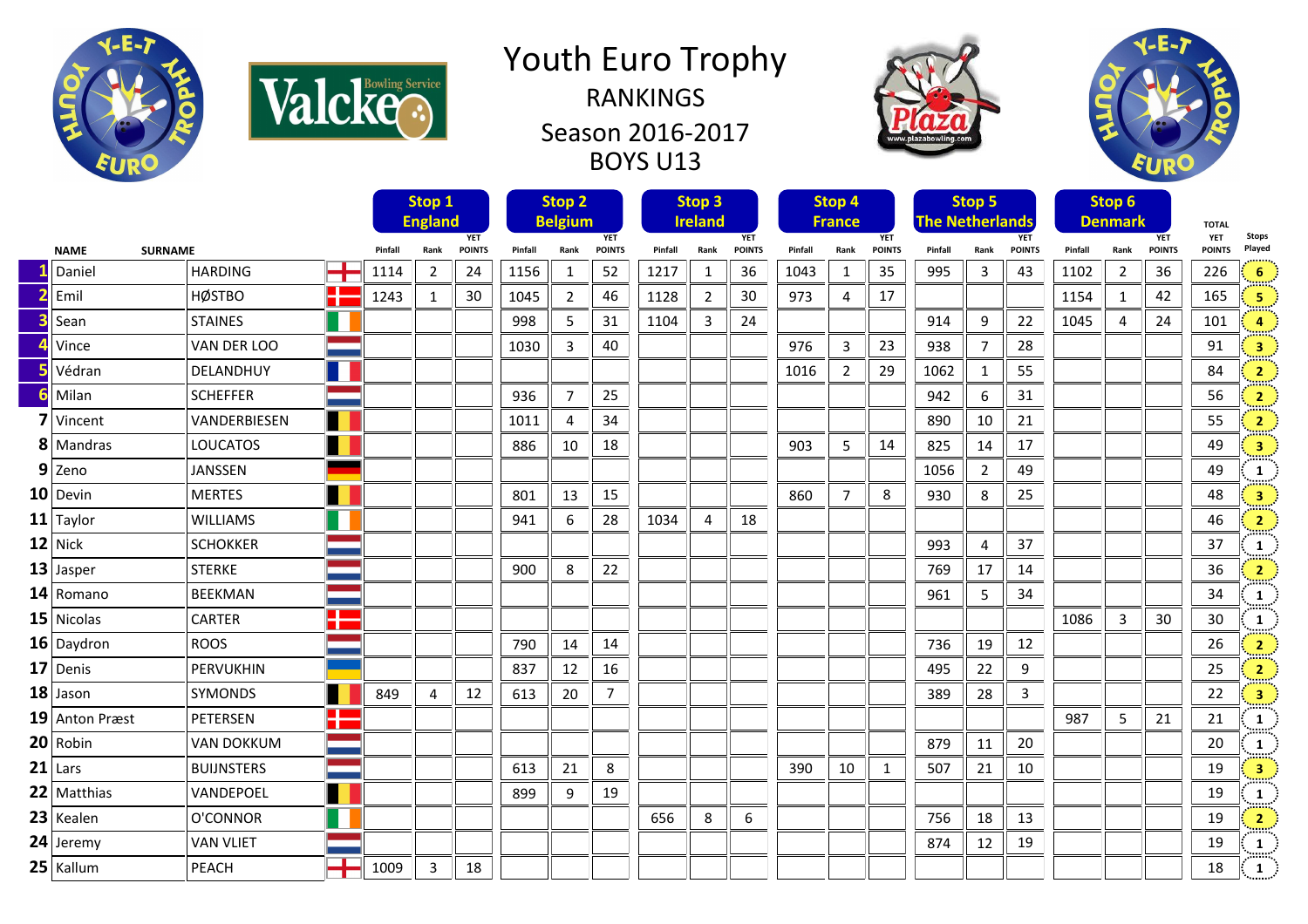| $26$ Djowy         | <b>HOEKSTRA</b>     |                    |     |   |   |     |    |                |     |                |              |     |   |    | 828 | 13 | 18             |     |    |              | 18                      | $\frac{1}{\text{max}}$                          |
|--------------------|---------------------|--------------------|-----|---|---|-----|----|----------------|-----|----------------|--------------|-----|---|----|-----|----|----------------|-----|----|--------------|-------------------------|-------------------------------------------------|
| 27 David           | <b>GÜNTHER</b>      | ¢                  |     |   |   |     |    |                |     |                |              |     |   |    |     |    |                | 973 | 6  | 18           | 18                      | $\mathbf{1}$                                    |
| $28$ Rick          | ZOMER               |                    |     |   |   | 856 | 11 | 17             |     |                |              |     |   |    |     |    |                |     |    |              | 17                      | $\frac{1}{\text{max}}$                          |
| $29$ Sean          | CADDLE              |                    |     |   |   |     |    |                |     |                |              |     |   |    | 800 | 15 | 16             |     |    |              | 16                      | $\mathbf{1}$                                    |
| $30$ lan           | <b>KENNES</b>       |                    |     |   |   | 629 | 18 | 10             |     |                |              |     |   |    | 441 | 26 | 5              |     |    |              | 15                      | $\overline{\mathbf{2}}$                         |
| $31$ Andrew        | <b>GRANT</b>        |                    |     |   |   |     |    |                | 899 | 5              | 15           |     |   |    |     |    |                |     |    |              | 15                      | $\frac{1}{\sin \pi}$                            |
| $32$ Tijs          | <b>VAN KALKEREN</b> |                    |     |   |   |     |    |                |     |                |              |     |   |    | 782 | 16 | 15             |     |    |              | 15                      | $\mathbf{1}$                                    |
| 33 Kim Kæwmak      | <b>LOMHOLT</b>      |                    |     |   |   |     |    |                |     |                |              |     |   |    |     |    |                | 971 | 7  | 15           | 15                      | $\frac{1}{\text{max}}$                          |
| 34 Joran           | VERBRUGGEN          |                    |     |   |   | 780 | 15 | 13             |     |                |              |     |   |    |     |    |                |     |    |              | 13                      | $\frac{1}{2}$                                   |
| $35$ Axl           | <b>ROEGIERS</b>     |                    |     |   |   | 672 | 16 | 12             |     |                |              |     |   |    |     |    |                |     |    |              | 12                      | $\frac{1}{2}$                                   |
| $36$ RJ            | SAGUN               |                    |     |   |   |     |    |                | 792 | 6              | 12           |     |   |    |     |    |                |     |    |              | 12                      | $\frac{1}{\text{max}}$                          |
| 37 Jakob Christian | <b>HANSEN</b>       | Q                  |     |   |   |     |    |                |     |                |              |     |   |    |     |    |                | 940 | 8  | 12           | 12                      | $\frac{1}{\sin \pi}$                            |
| 38 Diarno          | DELESPESSE          |                    |     |   |   | 655 | 17 | 11             |     |                |              |     |   |    |     |    |                |     |    |              | 11                      | $\frac{1}{2}$                                   |
| $39$ Evan          | LANGREE             |                    |     |   |   |     |    |                |     |                |              | 895 | 6 | 11 |     |    |                |     |    |              | 11                      | $\mathbf{1}$                                    |
| 40 Benjamin        | KRISTENSEN          | u                  |     |   |   |     |    |                |     |                |              |     |   |    | 475 | 23 | 8              | 773 | 15 | $\mathbf{3}$ | 11                      | $\frac{2}{\sqrt{2}}$                            |
| 41 Marco           | <b>VISSERS</b>      |                    |     |   |   |     |    |                |     |                |              |     |   |    | 685 | 20 | 11             |     |    |              | 11                      | $\frac{1}{2}$                                   |
| 42 William         | <b>HERBERT</b>      | and the state<br>T | 650 | 5 | 9 |     |    |                |     |                |              |     |   |    |     |    |                |     |    |              | 9                       | $\frac{1}{2}$                                   |
| 43 Jorne           | DECRU               |                    |     |   |   | 627 | 19 | 9              |     |                |              |     |   |    |     |    |                |     |    |              | 9                       | $\frac{1}{\sin \theta}$                         |
| $44$ Sean          | SAMSON              |                    |     |   |   |     |    |                | 706 | $\overline{7}$ | 9            |     |   |    |     |    |                |     |    |              | 9                       |                                                 |
| 45 Benjamin W.     | JENSEN              | R                  |     |   |   |     |    |                |     |                |              |     |   |    |     |    |                | 932 | 9  | 9            | 9                       | $\frac{1}{2}$                                   |
| 46 Magnus          | REHNQUIST           | H                  |     |   |   |     |    |                |     |                |              |     |   |    |     |    |                | 913 | 10 | 8            | 8                       | $\frac{1}{\cdots}$                              |
| 47 Andrey          | GADYATSKYY          |                    |     |   |   |     |    |                |     |                |              |     |   |    | 464 | 24 | $\overline{7}$ |     |    |              | $\overline{7}$          |                                                 |
| 48 Mikkel          | HARDÖ               | Ŧ                  |     |   |   |     |    |                |     |                |              |     |   |    |     |    |                | 906 | 11 | 7            | $\overline{7}$          | $\frac{1}{2}$                                   |
| $49$ Yoran         | <b>BRAMS</b>        |                    |     |   |   | 485 | 22 | 6              |     |                |              |     |   |    |     |    |                |     |    |              | 6                       | $\frac{1}{\cdots}$                              |
| $50$ Lars          | CORREMANS           |                    |     |   |   |     |    |                |     |                |              |     |   |    | 455 | 25 | 6              |     |    |              | 6                       | $\begin{pmatrix} 1 \ \cdots \end{pmatrix}$      |
| 51 Benjamin        | <b>JØRGENSEN</b>    |                    |     |   |   |     |    |                |     |                |              |     |   |    |     |    |                | 870 | 12 | 6            | 6                       | $\frac{1}{2}$                                   |
| 52 Thibo           | <b>MOENS</b>        |                    |     |   |   | 481 | 23 | 5              |     |                |              |     |   |    |     |    |                |     |    |              | 5                       |                                                 |
| 53 Mathéo          | SORET               |                    |     |   |   |     |    |                |     |                |              | 815 | 8 | 5  |     |    |                |     |    |              | 5                       | $\begin{pmatrix} 1 \ 1 \end{pmatrix}$           |
| 54 Melde           | <b>NOVAK</b>        | X                  |     |   |   |     |    |                |     |                |              |     |   |    |     |    |                | 851 | 13 | 5            | 5                       | $\begin{pmatrix} 1 \\ 1 \end{pmatrix}$          |
| $55$ Lander        | DE MEYER            |                    |     |   |   | 454 | 24 | 4              |     |                |              |     |   |    |     |    |                |     |    |              | $\overline{\mathbf{4}}$ | $\frac{1}{\min_{i}}$                            |
| 56 Aiden           | GROESSER            | H                  |     |   |   | 403 | 25 | $\mathbf{3}$   |     |                |              |     |   |    | 259 | 30 | $\mathbf{1}$   |     |    |              | $\overline{\mathbf{4}}$ | $\left  \frac{2}{2} \right $                    |
| $57$ Stef          | MEULMEESTER         |                    |     |   |   |     |    |                |     |                |              |     |   |    | 421 | 27 | 4              |     |    |              | 4                       | $\frac{1}{\sqrt{2}}$                            |
| 58 Adam Baand      | SAABY               | H                  |     |   |   |     |    |                |     |                |              |     |   |    |     |    |                | 794 | 14 | 4            | 4                       | $\frac{1}{\sin \theta}$                         |
| 59 Blair           | <b>HUNTER</b>       | XK                 |     |   |   |     |    |                | 500 | 9              | $\mathbf{3}$ |     |   |    |     |    |                |     |    |              | $\mathbf{3}$            |                                                 |
| $60$ Ryan          | KENNES              |                    |     |   |   | 349 | 26 | $\overline{2}$ |     |                |              |     |   |    |     |    |                |     |    |              | $\overline{2}$          | $\begin{pmatrix} 1 \ \frac{1}{2} \end{pmatrix}$ |
|                    |                     |                    |     |   |   |     |    |                |     |                |              |     |   |    |     |    |                |     |    |              |                         |                                                 |